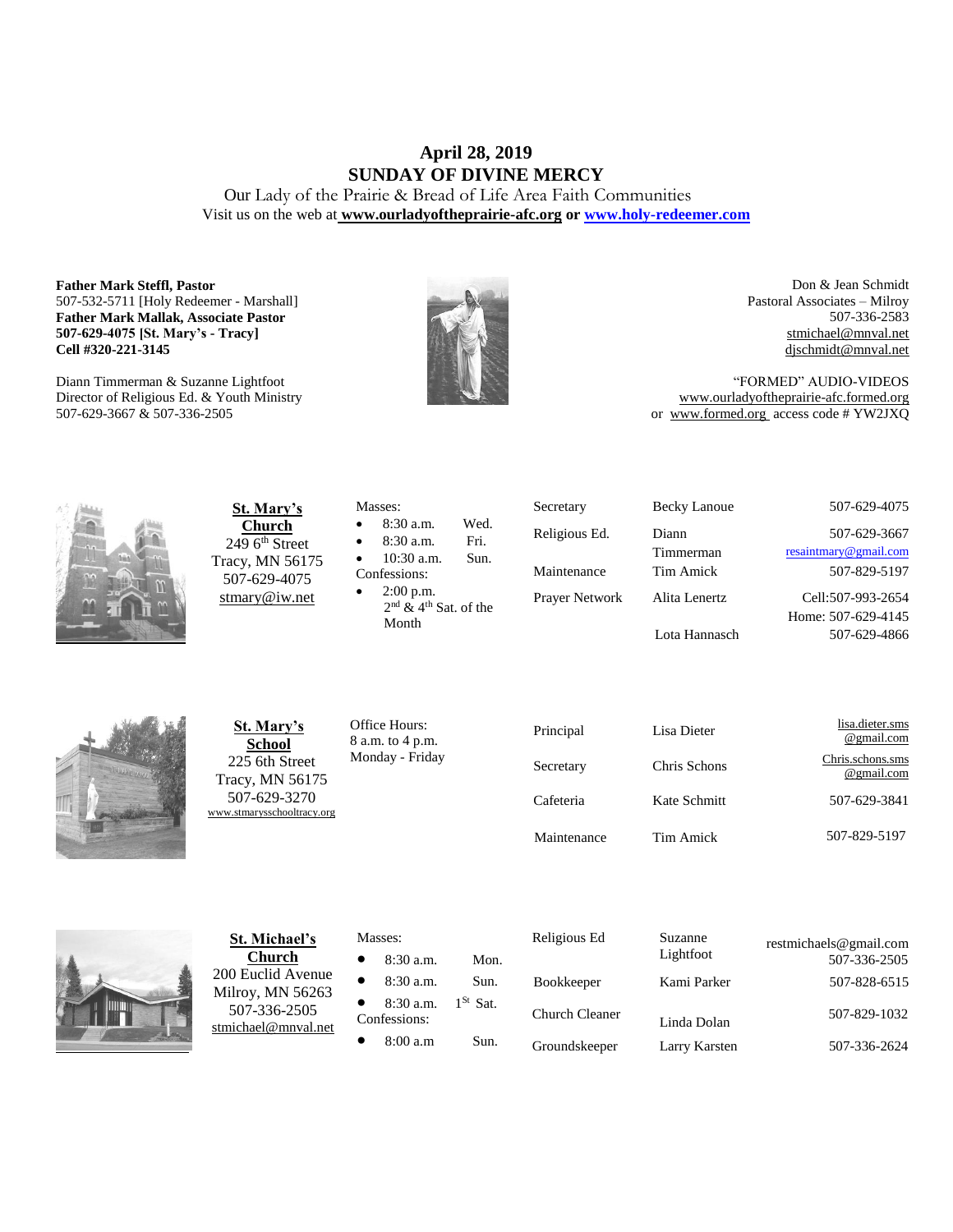## **UP COMING AT OUR LADY OF THE PRAIRIE AREA FAITH COMMUNITY:**

| <b>Sun. Apr. 28</b> | <b>SUNDAY OF DIVINE MERCY</b>                                                           |                                                             |  |  |  |
|---------------------|-----------------------------------------------------------------------------------------|-------------------------------------------------------------|--|--|--|
|                     | 8:00 a.m.                                                                               | <b>Confessions at St. Michael's in Milroy</b>               |  |  |  |
|                     | 8:30 a.m.                                                                               | Mass at St. Michael's in Milroy                             |  |  |  |
|                     |                                                                                         | $+$ <i>Earl LaVoy</i>                                       |  |  |  |
|                     | 2 <sup>ND</sup> COLLECTION-THE CATHOLIC HOME MISSIONS APPEAL-ST. MICHAEL'S & ST. MARY'S |                                                             |  |  |  |
|                     | 10:00 a.m.                                                                              | <b>CCW Rosary at St. Mary's in Tracy</b>                    |  |  |  |
|                     | 10:30 a.m.                                                                              | Mass at St. Mary's in Tracy                                 |  |  |  |
|                     |                                                                                         | Joe & Rosemary VanKeulen                                    |  |  |  |
| <b>Mon. Apr. 29</b> | 8:30 a.m.                                                                               | NO MASS AT ST. MICHAEL'S IN MILROY - Fr. Mallak in Retreat  |  |  |  |
|                     |                                                                                         | Spirit Day at St. Mary's School                             |  |  |  |
| Tues. Apr.30        |                                                                                         | Healing & Deliverance Prayer Day at St. Michael's in Milroy |  |  |  |
| Wed. May 1          | 8:30 a.m.                                                                               | NO MASS AT ST. MARY'S IN TRACY - Fr. Mallak in Retreat      |  |  |  |
|                     | 6:30 p.m.                                                                               | May Crowning at St. Michael's in Milroy for All Students    |  |  |  |
| Thurs. May 2        | $8 - Noon$                                                                              | <b>Adoration at St. Michael's in Milroy</b>                 |  |  |  |
|                     | 8:30 a.m.                                                                               | NO MASS AT WG COUNTRY VIEW - Fr. Mallak in Retreat          |  |  |  |
| Fri. May 3          | <b>FIRST FRIDAY</b>                                                                     |                                                             |  |  |  |
|                     | 8:30 a.m.                                                                               | School Mass, Gr. 1st/2nd, Mass at St. Mary's in Tracy       |  |  |  |
|                     |                                                                                         | +Darlene Macht                                              |  |  |  |
|                     |                                                                                         | <b>School Confessions after Mass</b>                        |  |  |  |
|                     |                                                                                         | May Crowning at St. Mary's in Tracy                         |  |  |  |
|                     | $9:00-12:30$ p.m.                                                                       | <b>Eucharistic Adoration at St. Mary's in Tracy</b>         |  |  |  |
|                     | 12:30 p.m.                                                                              | Benediction of the Blessed Sacrament at St. Mary's in Tracy |  |  |  |
|                     |                                                                                         | SCRIP order/pick up at St. Mary's School                    |  |  |  |
| Sat. May 4          | <b>FIRST SATURDAY</b>                                                                   |                                                             |  |  |  |
|                     | 8:30 a.m.                                                                               | Mass at St. Michael's in Milroy                             |  |  |  |
|                     |                                                                                         | <b>Special Intention - Don Schmidt Family</b>               |  |  |  |
|                     | $9:00$ a.m.                                                                             | <b>Confessions at St. Michael's in Milroy</b>               |  |  |  |
| Sun. May 5          | 8:00 a.m.                                                                               | <b>Confessions at St. Michael's in Milroy</b>               |  |  |  |
|                     | 8:30 a.m.                                                                               | Mass at St. Michael's in Milroy                             |  |  |  |
|                     |                                                                                         | <b>First Communicants</b>                                   |  |  |  |
|                     | 10:00 a.m.                                                                              | <b>CCW Rosary at St. Mary's in Tracy</b>                    |  |  |  |
|                     | 10:30 a.m.                                                                              | Mass at St. Mary's in Tracy                                 |  |  |  |
|                     |                                                                                         | <b>First Communicants</b>                                   |  |  |  |

**Baptisms:** Contact Priest to set up a date.

**Marriages:** Contact Priest at least six months in advance of proposed wedding date. **Hospitalized or ill parishioners**: Contact Priest. **New Ulm Diocese Catholic Charities:** Counseling & Adoptions toll-free 1-866-670-5163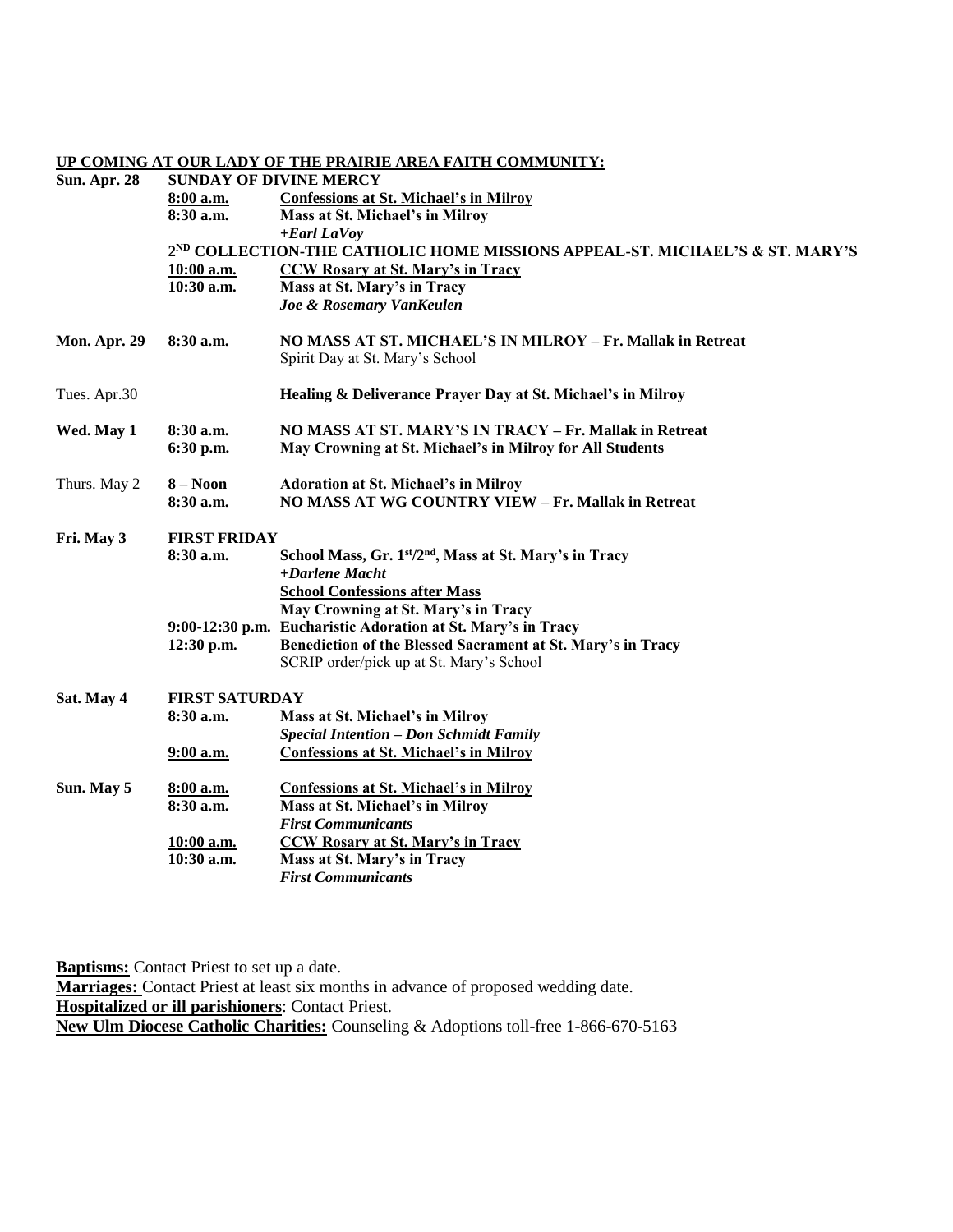**Pray for safety for all those serving in the military from our families and from our communities especially:** Aaron Moudry, Samantha & Lucas Karnes, Troy Sik, Joe Goodnow, Stuart Stroman, Patrick Carnahan, Brad & Andrea Bond, Travis Davis, Martin Hamsa, Cole DeBlieck, Patricia Baker, Pat Weisbrich, and Troy Baumann.

**Prayer Network prayers for healing for all the sick and other needs in the area faith community especially:** Kevin & Kim Arnold, Linda Bruns, Loanne Johns Dale, Rachel Ewertz, Linda Fultz, Phillip Goblish, Joanie Gruver, Glad Henning, Bob Kirsh, Mae Kirsh, Mark Lutterman, Beatrice & Ray Maeyaert, Amy McCoy, Bob McCoy, Butch & Jean Polman, Bryan Thill, Lisa Thill, Maurice VanDeWiele, Sloan Wohlman & for 1 special intention. *If you know of someone who should be now removed from the sick list, please let the rectory know. Names will be left on the list for 1 month and then taken off, if you wish them put on again please contact the office we will gladly put them on again.*



# **OUR LADY OF THE PRAIRIE FAITH COMMUNITY NEWS:**

**NOTE: PLEASE HAVE ANY ANNOUNCEMENTS FOR THE BULLETIN IN BY WEDNESDAY 10:00 A.M.** PLEASE SEND ALL **BULLETIN INFORMATION TO THE CHURCH OFFICE** - e-mail use[: stmary@iw.net](mailto:stmary@iw.net) or call the office 629-4075.

**IF YOU HAVE ANY INFORMATION FOR THE AFC WEBSITE** – E-MAIL IT TO BECKY LANOUE AT [stmary@iw.net.](mailto:stmary@iw.net)

**DID YOU MISS GETTING THE SUNDAY BULLETIN?**- Feel free to look up the website to find the Sunday Area Faith Community bulletin, the Area Faith Community monthly calendar, and other information at the OUR LADY OF THE PRAIRIE WEBSITE: [www.ourladyoftheprairie-afc.org.](http://www.ourladyoftheprairie-afc.org/)

# **CCW NEWS**

**TRACY: Next Large Function**— St. Theresa: Marlene Halfmann & LuAnn Engel **Next Small Function –** St. Joseph: Jan LaVoy & Rosemary Hemmingsen **SHEPHERD OF THE FIELD for 2017-18: For St. Mary's in Tracy – Fr. Ron Huberty**, Church of Sts. Peter & Paul, P.O. Box 49, Ivanhoe, MN 56142-0049, Ordination Date July 15, 1990, Birthday June 2. **MILROY**: Next Funeral is Circle 1. **SHEPHERD OF THE FIELD for 2017-18: For St. Michael's in Milroy –Rev. Germain Rademacher,** Ridgeway, 720 23rd St. N. Apt. 201, New Ulm, MN 56073, Ordination Feb. 23, 1958, Birthday Dec. 4.

*"LOVE ONE ANOTHER AS I HAVE LOVED YOU." John 13:34* - Attend a Worldwide Marriage Encounter Weekend and experience the love of your spouse like you never have before. The next available **Weekends** are Nov 15-17, 2019 in OWATONNA, MN and Feb 7-9, 2020 in Windom, MN. Early registration is highly recommended. For more information visit our website at: **southmnwwme.org** or contact Miki at [applications@southmnwwme.org](mailto:wmandbethnickles@hotmail.com) or 507-227-8229.

**A NEW VIRTUS TRAINING SESSION** has been added for Friday, June 21, 2019 from 7:00 – 10:00 p.m. at St. Marys School, Bird Island.

**"QUILTED TOGETHER",** Spring CCW Salad Luncheon, Tuesday, May 7, 2019, 11:00 a.m. – 1:00 p.m. Quilt display, and free gift for first 100 guests! St. Catherine Catholic Church, 900 E Flynn, Redwood Falls, MN. Everyone Welcome!

**ANYONE WHO HAS SUFFERED** sexual abuse by a priest or another person involved in Church ministry is encouraged to immediately report such abuse to local law enforcement, regardless of when it occurred, if it has not yet been reported. A listing of all county law enforcement and child protection agencies within the 15 counties of the Diocese of New Ulm is posted on the diocesan Web site a[t https://www.dnu.org/report-abuse.](https://www.dnu.org/report-abuse) Victims and survivors of abuse by clergy are also encouraged to contact the diocesan victim assistance coordinator or the bishop's delegate in matters pertaining to sexual misconduct at 1421 6th Street North, New Ulm, MN 56073, or by phone at 507-233-5313, for counseling or other assistance in healing.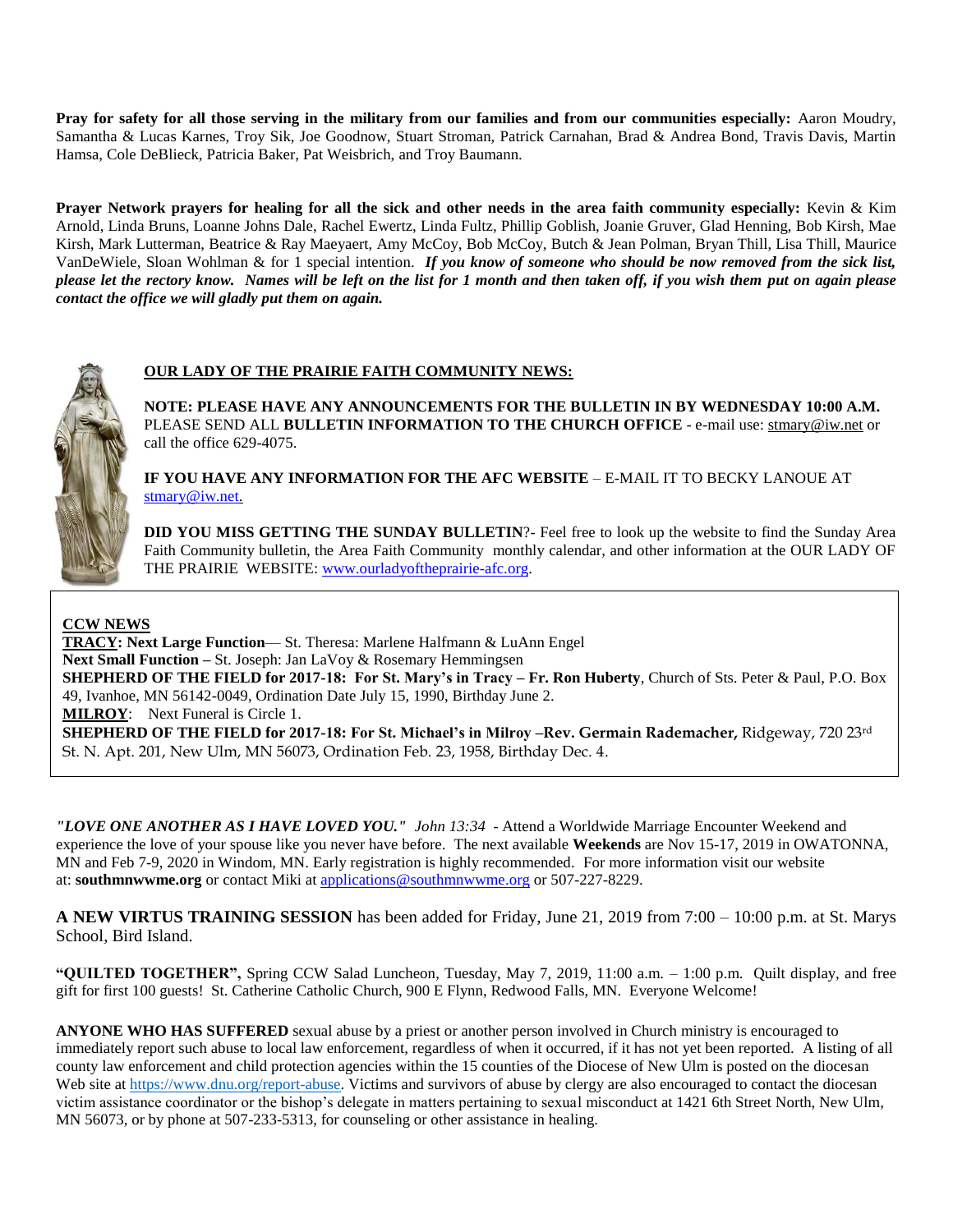**LIVING WELL WITH DIABETES.** If you live with diabetes and would like to improve your health and sense of well-being, this class is for you. 6 class sessions, Tuesdays, May 7-June 11, 5:15 p.m. – 7:45 p.m. Sanford Health O'Brien Court, 410 State St., Tracy, MN. No cost to attend. Suggested Donation: \$30. For information or to register, contact: Rebekah Reynolds, ACE of SWMN, [ace.lyon@co.lyn.mn.us,](mailto:ace.lyon@co.lyn.mn.us) 507-829-1143.

**THE KNIGHTS OF COLUMBUS,** annual Tootsie Roll fund drive for helping people with intellectual disabilities, will be held Sunday May 12 after the masses at Milroy and Tracy. Money raised stays locally. Thank-you for your support.

# **AREA FAITH COMMUNITY RELIGIOUS EDUCATION NEWS**

**CONFIRMATION STUDENTS:** Please get your paperwork completed **ASAP**! (There are three forms that we would like to have in before religion classes are ended: Confirmation Information, Baptismal Information, and your Sponsor Form. They are all found in your folders you received the night of the Confirmation Meeting.)

**MAY CROWNING WILL BE ON MAY 1<sup>ST</sup> @ 6:30 pm at St Michael's. All students are encouraged to attend. Please bring your** rosary. Following May Crowning, we will have treats in the basement along with the traditional year-end kickball game!

**FIRST COMMUNION IS MAY 5TH.** 8:30 at St. Michael's and 10:30 at St. Mary's. Practice for St. Michael's is on May 4th at 9:30. Practice for St. Mary's is on Wednesday, May 1<sup>st</sup> @ 6:30 pm.

**CATHOLIC HEART WORK CAMP** will be selling **rolls** after Mass on May 12<sup>th</sup>.

**BACCALAUREATE MASS WILL BE MAY 19TH** for our High School Seniors. Please complete the Senior Survey and return to Suzanne/Diann so that we can enter your information on our program.

**VACATION BIBLE SCHOOL** is scheduled for August  $5<sup>th</sup> - 7<sup>th</sup>$ . This will be held at St. Michael's in Milroy.

# **ST. MARY'S AREA FAITH COMMUNITY CATHOLIC SCHOOL:**

**Monday, April 29th**, Spirt Day ~ wear your St. Mary's clothing. **Tuesday, April 30th ,** All-School picture on the church steps, 9:00.  $\triangleright$  Group Band & Children's Choir rehearsal at the high school beginning at 1:30. Students will ride their regular school buses home from the high school.

>5<sup>th</sup> grade Band & Children's Choir concert at the high school beginning at 7:00. Students should be at the high school by 6:30 p.m.

Wednesday, May 1<sup>st</sup>, Rain make up day for All-School picture, if needed. First Communion practice, 6:30-7:30. Thursday, May 2<sup>nd</sup>, Group Band Lessons.

Friday, May 3<sup>rd</sup>, Mass at 8:30, prepared by grades 1&2 followed by Adoration.

May Crowning of Mary at the school followed by confession for all  $2<sup>nd</sup> - 6<sup>th</sup>$  grade students.

Grandparents' Day Program begins at 1:30.

Saturday, May 4<sup>th</sup>, Community Education Youth Soccer League games.

# **TWINS GAME ON TUESDAY, JUNE 11, 2019 - TWINS VS SEATTLE MARINERS**

We will be in Section 104, Rows 13-20.

We have a limited number of seats: 100.

- This will be first come-first serve.
- Tickets are \$42.00 each.
- Price includes a \$10 food voucher that you can use with any vendor.
- >7 o'clock start time
- Transportation not included
- Deadline to purchase tickets is May 14th

**Mark it on your calendar! Save the DATE!!!**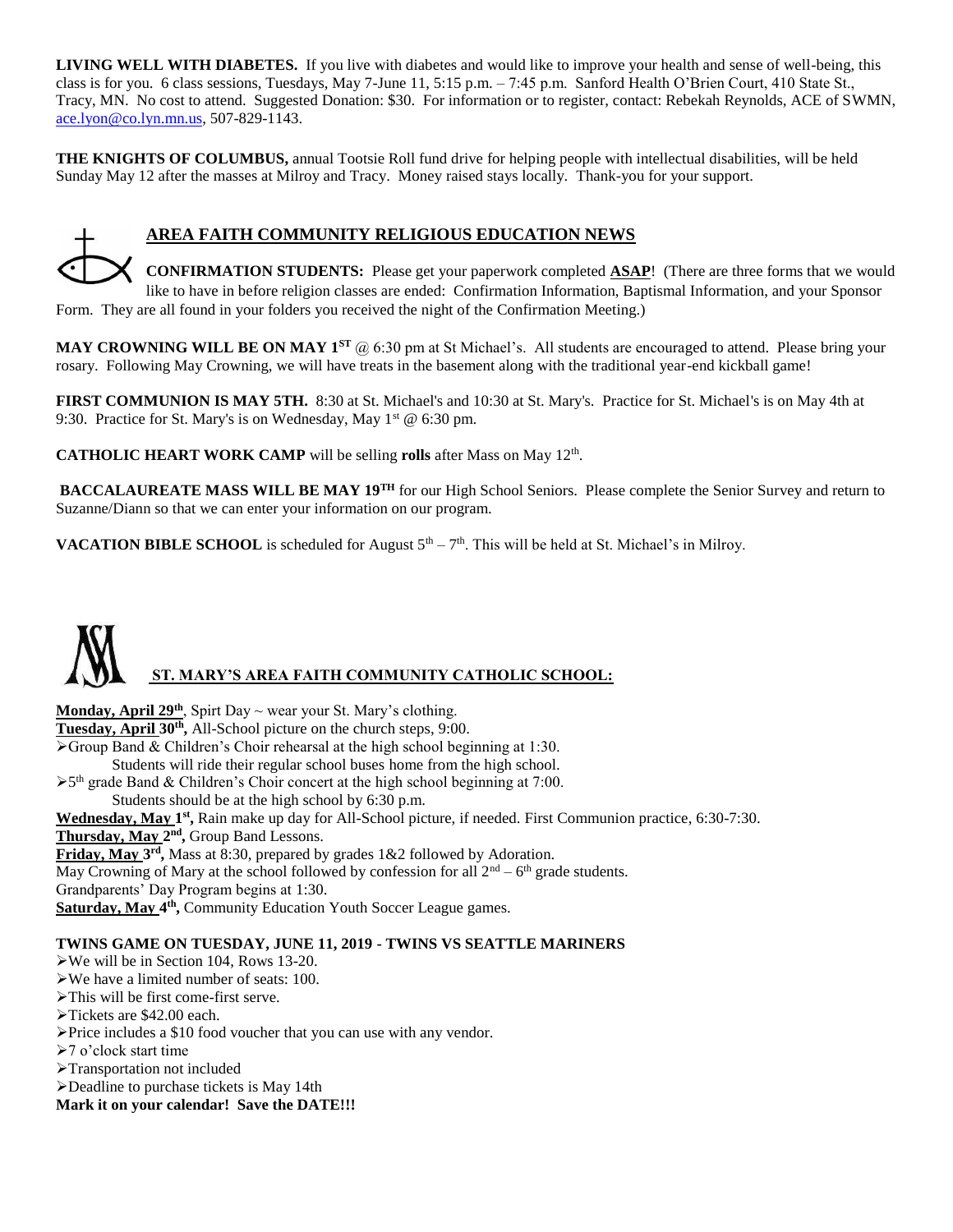**ALUMINUM CANS FOR THE TECHNOLOGY FUND** for St. Mary's School can be dropped off in the wagon behind St. Mary's Church.

**ST. MARY'S SCHOOL WEEKLY CALENDAR RAFFLE WINNERS:** Apr. 19 \$100 – Alita Lenertz; Apr. 26 \$100 – Tom & Julie Dolan

**ST. MARY'S SCHOOL MEMORIAL** in memory of Cathy Rue.

**WOULD YOU LIKE TO SPONSOR A STUDENT'S TUITION?** Tuition at St. Mary's school is only \$1,875.00 a year for one child, or about \$200 a month. What a great investment in the future! Contact the school or parish office if you would like to help. Thank you



# **NEWS FROM ST. MARY'S IN TRACY**

**LOCKING THE CHURCH**: St. Mary's basement will be locked at about 2:30 p.m. and the upper church about 6 p.m. If you need to get a pie see Jan LaVoy or one of the staff to let you in. If you need to get inside for meetings or other needs, contact Keith Schons 507-629-4289 or Jan LaVoy 507-829-2755 to get the doors opened for you.

**IF YOU ARE UNABLE TO ATTEND CHURCH**, and live in Tracy, you may receive communion weekly. Please contact Jeanine Vandendriessche @ 507- 212- 2018 for information.

**OPEN HOUSE BRIDAL SHOWER** for Michelle Lenertz, daughter of Tom and Cheryl & bride to be of Cory Engen. Saturday, May 11 1-3 p.m. in St. Mary's Parish Hall. They are registered at Amazon.com, Bed Bath & Beyond and Erickson's Country Furniture by Luverne.

**ST. MARY'S CCW FUNERAL COMMITTEE** is looking for additional workers. This Committee is a group of parishioners that are willing to work funerals. Since the formation of this committee the guilds no longer are asked for workers, just cakes and salads. Depending on how many funerals we have in a year, you are usually asked to work a couple of times each year. Men are very welcomed and appreciated to be part of this worker list. Please contact Kathy Swift 507 828-1061 or Elise Lanoue 629-3252. Thank you to all who are or have been on this list. Serving our parish family in this manner is an honorable service.

**WE ARE GETTING CLOSER TO OUR GOAL FOR THE KITCHEN** and have some wonderful donations coming in. So far we have received \$5,740. We are hoping to reach our goal of \$11,000 before the end of May. If we receive more than this we can continue on with our coffee station and to put in a new closet to hide the tables and chairs that sit in the back of the dining hall also. Thank you for your generosity in helping us achieve this goal. St. Mary's CCW

**ST. MARY'S GARDENS & QUILTS TOUR**--Wednesday, July 10, 2:00 pm-8 pm with July 11 rain date. We are planning to tour in the Lake Shetek and Garvin area this year. If anyone knows of someone that would like to be featured on our tour (gardens or quilts), please contact one of the committee: Jolynn Johns, Becky Averill, Rose Goltz, Jan LaVoy, Fr. Mark Mallak or Elise Lanoue. Anyone wanting to assist with this event in any way, please contact the committee. Thanks to those that stopped at our booth during the Women's Expo this weekend. Raffle tickets are available from any committee member. Prizes this year are a 60x70 Cuddle Throw by Jolynn Johns, Garden Wagon Package, and 2 St Mary's Pie Certificates.

**MONTH FOUR: "I HAD A DREAM!"** Your baby's brain has begun maturing – a process that will continue until she is about 14 years old. Her eyelids are now sealed and will re-open at 7 months. Her taste buds are now working. Nutrients consumed by her mother are passed on to her within an hour or two. Three hundred quarts of fluid a day are sent to the baby via the umbilical cord. Fine hair begins to grow on head, eyebrows and eyelashes. Facial expressions similar to parents of the baby can be seen at this time. This month REMS (rapid eye movements) have been recorded – a sign of dreaming. Your baby is now about 9 inches in length. Thank you for praying!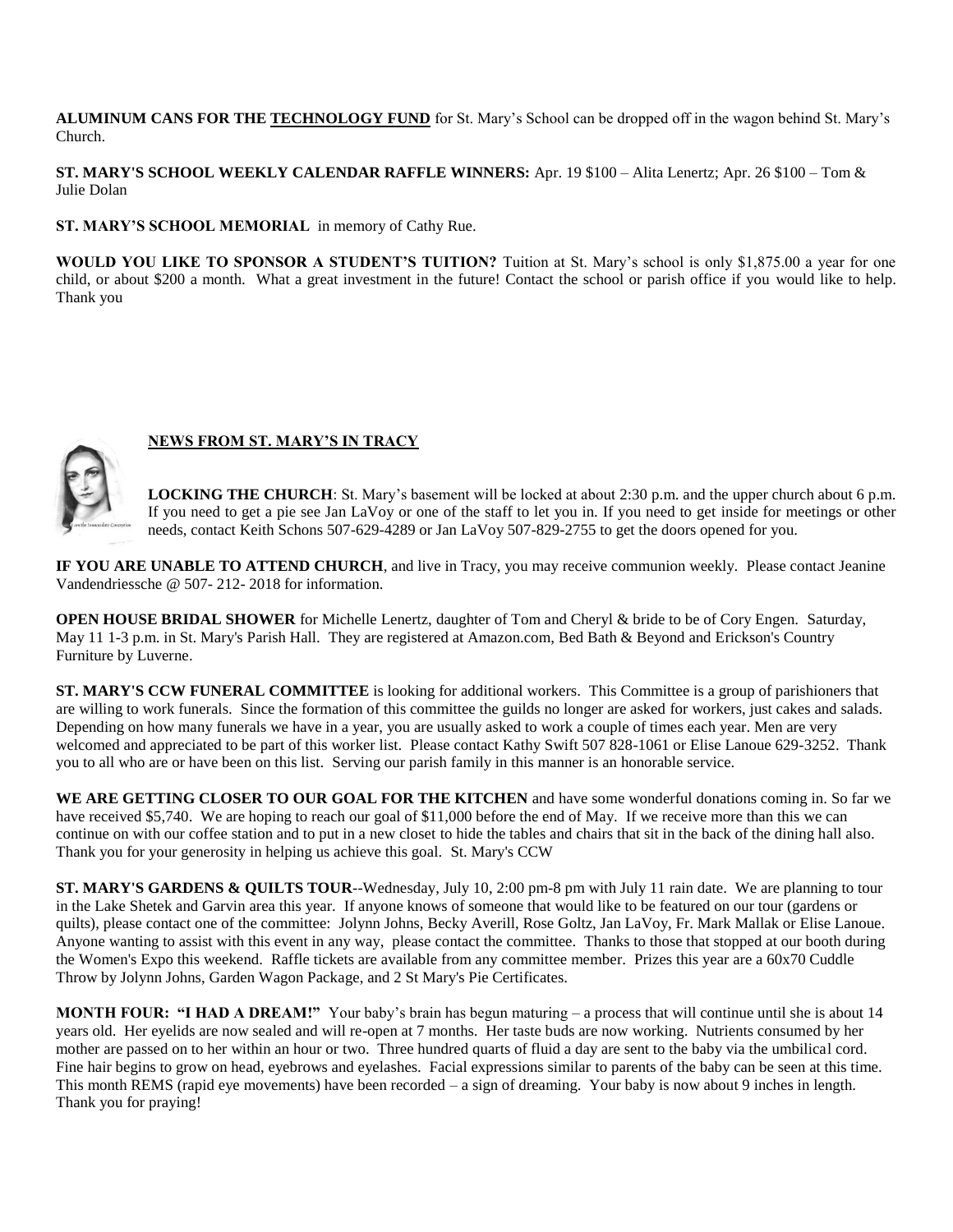**WOW – AWESOME!!** Through the generosity of donations, memorial and Lenten alms giving, I turned in \$2,974.00 for Mission of Love. We can feed 1,487 families for a week. I also sent 18 quilts from our Mission group to go to Guatemala. God Bless All of You!! Alita Lenertz

**COFFEE IS ALWAYS AVAILABLE,** ground & whole beans, \$10/bag. Contact Alita Lenertz, 507-629-4145.

# **OUR GIFTS TO GOD: Apr. 21 2019**<br>**Adult:** \$5,572.00 Youth: \$0.00

**Adult: \$0.00 <b>Loose Plate**: \$1,811.00 **TOTAL**: \$7,383.00 **Total needed/week**: **\$3,923.07**

**Liturgical Ministers for Sunday, May 5, 2019 at 10:30 a.m. Gifts:** Dave Vandendriessche Family **Lectors:** Richard Tuszynski **Cantor:** Audrey LaVoy **Eucharistic Ministers:** Bonnie Boerboom, Gloria VanOverbeke, Lota Hannasch, Jolynn Johns, Bev Kosse **Servers:** Sarito Canto, Noah Knakmuhs, Lauren Knakmuhs **Ushers:** Dave Lenertz, Bill Brockway, Richard Krueger, Dave Dieter **Money Counters: May 6, 2019 –** Jan Griffith & Kathy Swift **Prairie View Nursing Home Communions:** May 8 – Linda, May 15 – Sandy, May 22 – Fr. Mark



# **NEWS FROM ST. MICHAEL'S IN MILROY**

**ADORATION** is held at St. Michael's Every Thursday from 8:00 – Noon in the CHAPEL at the Rectory. Everyone is encouraged to come spend some time with Jesus. If not an hour – just come for a short visit. **HE LONGS TO SEE US!**

**ST. MICHAEL'S COULD USE MORE MASS INTENTIONS**. If you wish to have a Mass said for a special intention or a deceased Member of your family or community, please contact the St. Michael's office or put in an envelope and turn in the name/names or intention with \$10.00 per mass. Thanks – We will be happy to put them on the calendar. God Bless.

**Stewardship Report for Apr. 21, 2019 Adult:** \$3,243.50 **Student:** \$-0- **Loose Plate**: \$264.01 **TOTAL**: \$3,507.51 **Total needed/week: \$1,500.00**

**Liturgical Ministers for Sunday, May 5, 2019 at 8:30 a.m. Gifts:** First Communicants **Organist:** Carole Snyder **Cantor:** Moses Dolan **Lector:** Bob Dolan **EHMC:** Lon Walling, Jean Walling, Becky Lanoue, Angie Orren, Alice Vroman, Eli Welu **Servers:** Brady Larsen, Braylon Timmerman, Grace Dolan **Ushers:** Melvin Welu, Gary Bitker, Daryl Leach, Don Zeug **Money Counters:** Ken Parker, Don & Alice Zeug, Jeanette Bitker